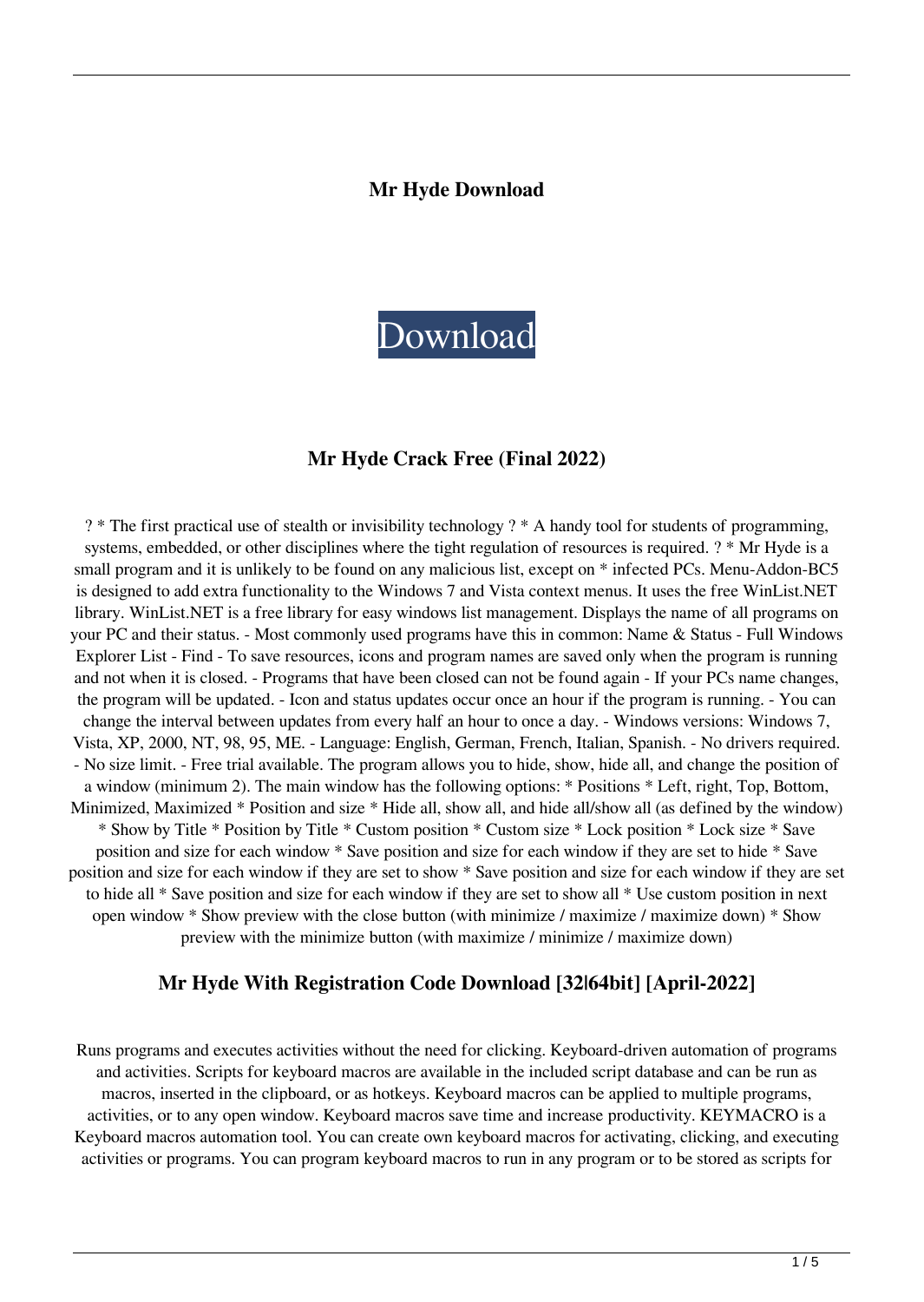later insertion into the clipboard. KEYMACRO is a keyboard automation and productivity tool. It automates different keystrokes from one or more programs or activities, depending on the keyboard layout. KEYMACRO is a powerful tool for keyboard automation. You can use it to automate any keystroke, with custom keyboard layouts or to insert scripts for automation into the clipboard. KEYMACRO is a powerful tool for keyboard automation. You can use it to automate any keystroke, with custom keyboard layouts or to insert scripts for automation into the clipboard. X-Sitter is a cross-platform desktop application for managing and monitoring the security of your entire network. X-Sitter offers full integration with popular security platforms and has a high level of ease-of-use and usability. Features: - Network Monitoring - Remote Access - Password and PIN Management - Local admin privileges and full user management - Network proxy support - Remote computer access via VPN, SSH and WebDav - User Enumeration - Support for LDAP, RADIUS, TACACS+, etc. - Customizable user and password templates I'm an investment professional with more than twenty years of investment experience, and for my clients I use my expertise to help them take appropriate, and oftenoverlooked, steps to minimize their taxes. I have earned the Certificate of Achievement from the American Institute of Certified Public Accountants (AICPA). I'm an All-Star in the accounting firm's Master of Finance student division, and I earned that title by writing a paper that received the American Institute of Certified Public Accountants' (AICPA) highest academic award, the Dean's Commendation. I have won more than a dozen prestigious awards from professional organizations, and I'm a member of the American Institute of Certified Public Accountants (AIC 1d6a3396d6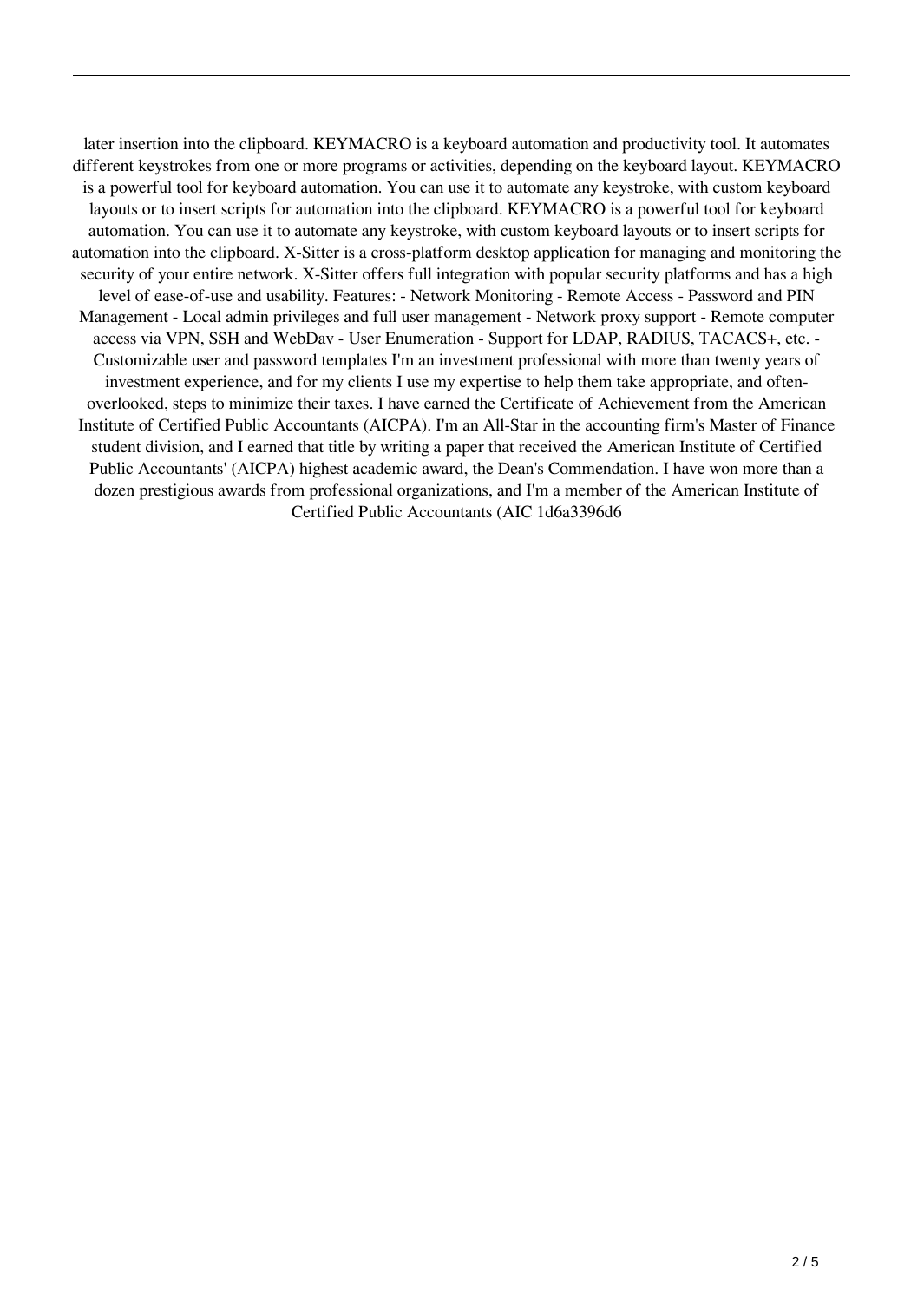# **Mr Hyde Crack With Serial Key**

Mr Hyde is a small program that you miss so badly. Why do you want to hide? You just want to get rid of your boss without him knowing. You don't want to be disturbed by him. You want to have your privacy back. You need to hide the windows on your Desktop so you can perform your most important tasks. You want to keep your Desktop clear of distracting windows. Mr Hyde - the small utility that you missed so badly. Mr Hyde is a free program that hides all the specified windows on your Desktop on a user-defined hotkey. It doesn't terminate any applications. It just sets the visility flag of the windows. Therefore, if the hotkey is pressed once again, all returns to the previous state and it is possible to continue seamlessly in work. Mr Hyde can be started automatically with Windows. No shortcut on your Desktop, no shortcut in the Windows Start Menu, no shortcut in the Startup folder. No icon in the System Tray. Very little footprint in the system. Mr Hyde is discreete. Mr Hyde Description: Mr Hyde is a small program that you miss so badly. Hide All Show All Screen Tinting in the full release for Windows 10 You can get the best display of your Windows 10 computer, using the best display software with a ton of features. You get the best display with the best software. Like many other Windows 10 users, you may want to change the way you display the apps, file, and folders on your screen. By using window tinting, you can make a computer look like it was designed to look. Below are a few of the best window tinting options in Windows 10. To get the best results, it is recommended that you use at least two of the window tinting programs. Apply a filter to your screen that changes the color of the window background, the color of the text, and the color of the icons. Adjust the color of the icons on your desktop, the color of the text, and the color of the background. Apply a filter to your desktop that changes the color of the icons on the desktop, the color of the background, and the color of the text. Windows tinting is a very useful tool, but it will not work for every situation. In fact, most people will find it more of a hindrance than anything. Because of this, some users have used tinting programs in the

# **What's New In Mr Hyde?**

----------------------------------------------------------------------------------------------------------- . Mr Hyde is a small utility that hides all the specified windows on your Desktop on a user-defined hotkey. . It doesn't terminate any applications. It just sets the visility flag of the windows. Therefore, if the hotkey is pressed once again, all returns to the previous state and it is possible to continue seamlessly in work. . Mr Hyde can be started automatically with Windows. No shortcut on your Desktop, no shortcut in the Windows Start Menu, no shortcut in the Startup folder. No icon in the System Tray. Very little footprint in the system. Mr Hyde is discreete. . Mr Hyde is not an explorer replacement. It is no replacement of the Windows Task Manager, no replacement of the Windows Task Scheduler, no replacement of the Windows Control Panel. No "favorite tool" that can be used as a shortcut on your Desktop. Mr Hyde is not a second copy of a program. Mr Hyde is a very small application that when started, hides all windows on your Desktop on a defined hotkey. You don't have to decide which windows to hide. When pressed again, all returns to the previous state, the windows that were hidden before were not hidden again, they stay hidden. . Any application that has window frames can be hidden. Microsoft Word, Microsoft Excel, Microsoft PowerPoint, Microsoft Access, Microsoft Publisher, Microsoft Visio. WinZip, Firefox, Opera, Internet Explorer. Any application that has window frames can be hidden. . The next version of Mr Hyde will support user defined windows. In this way it can be used to hide all window frames in only one single application. Mr Hyde is released under the GPL license. . Mr Hyde is not a replacement of Expose. It is just a tool to show and hide windows. Expose hides windows with mask or visibility. It can not define an arbitrary hotkey that when pressed again, reverts all the windows that were hidden before. . The author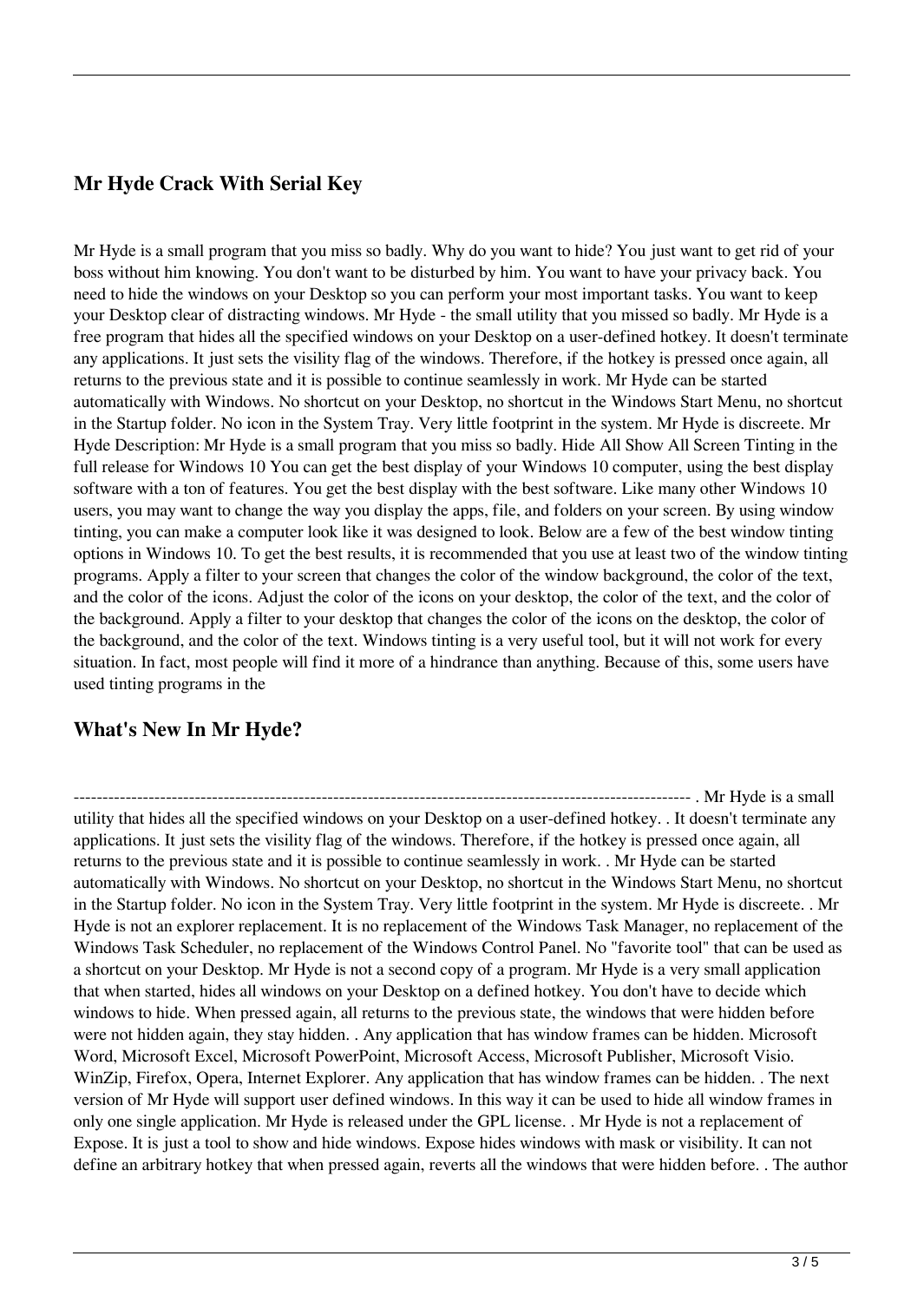of the software is a member of the Free Software Foundation. Mr Hyde is not a replacement of Expose. It is just a tool to show and hide windows. Expose hides windows with mask or visibility. It can not define an arbitrary hotkey that when pressed again, reverts all the windows that were hidden before. . The author of Mr Hyde is a member of the Free Software Foundation. . Features: . Multiplatform Windows: . Mr Hyde is a portable application. Mr Hyde is compatible with Windows 95, Windows 98, Windows 2000, Windows NT, Windows XP, Windows Vista and Windows 7. . Compatible with any copy of Windows: . Mr Hyde is compatible with any copy of Windows. Mr Hyde is